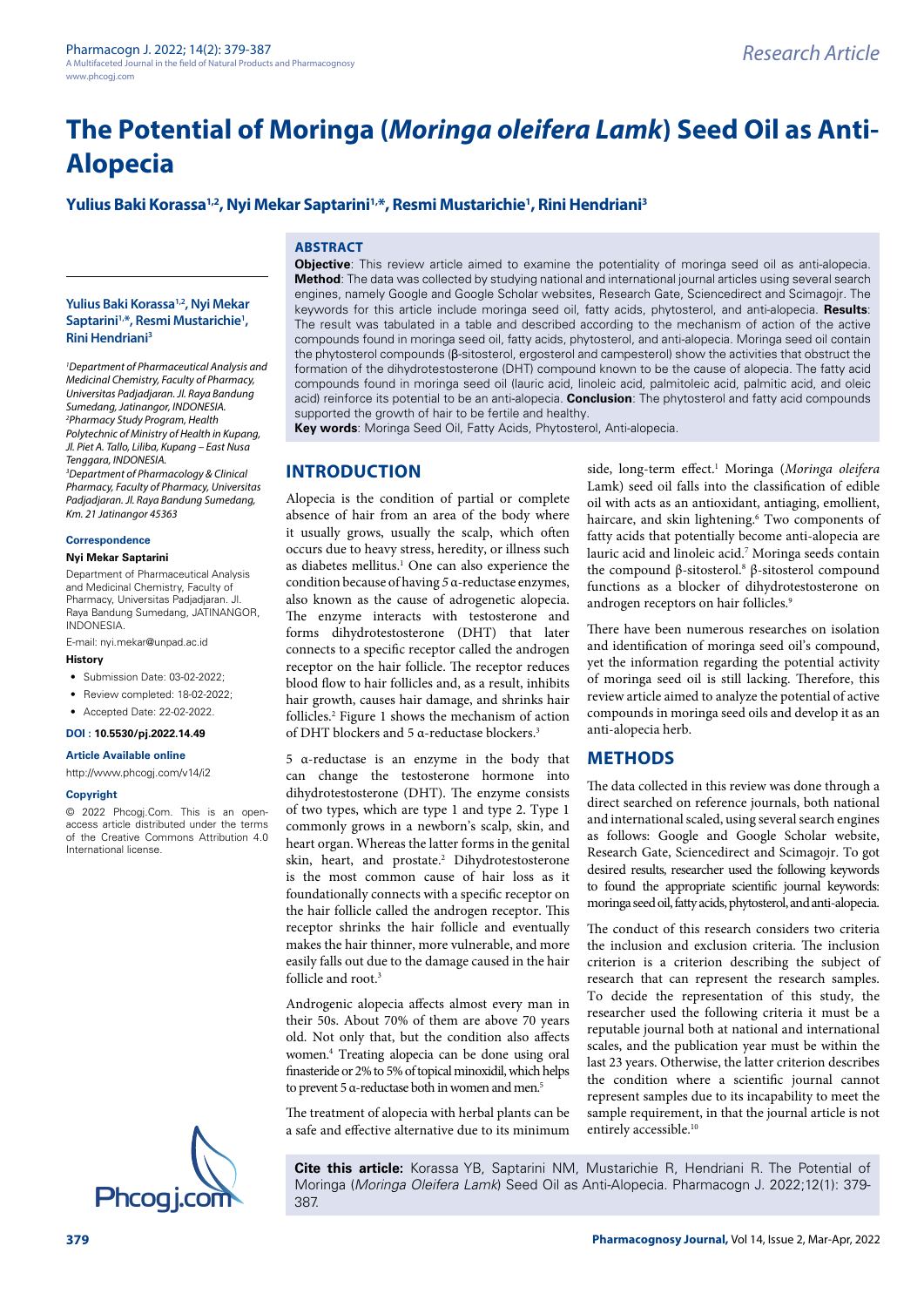

Study that become focus of this review article was to discuss about secondary metabolite components of moringa seed oil and the method used to obtain moringa seed oil. The results obtained then tabulated in tabular form and described based on its mechanism of action as antialopecia.

# **RESULTS**

Data and review article related to the potential of moringa seed oil as anti-alopecia exclusion to few and limited. Therefore, to expand the search for article, researcher used article published in the last 23 years used search engine such as, Google, Google Scholar website, Research Gate, Sciencedirect and Scimagojr. Result of the search for article that were done then identified and screened. Amount of article were 55 articles. The articles obtained then processed by critical appraisal skills program (CASP) and 10 inclusion articles were obtained that contained information related to the secondary metabolite components of moringa seed oil including sterol compounds and fatty acids that has anti-alopecia activity and methods for obtaining oil by cold press and extraction using *n*-hexane as solvent.

The number of exclusion articles was 45 because the articles were still in incomplete article form or in abstract form. The review result of inclusion articles obtained gives information regarding the active compounds of moringa seed oil as an anti-alopecia and methods of extracting moringa seed oil. The review article require journal and sources from the supporting article to explain the background, methods and discussion. The articles that obtained based on searching result were 32 articles distributed in the article and documented in the bibliography. The search results chart is shown in Figure 2.

The discussion of this review article leads to the finding of the component study of moringa seed oil to potentially become an antialopecia. The result shows the potential of moringa seed oil to be an anti-alopecia as it contains two groups of compounds, which are sterol and fatty acid groups and supporting compounds such as tocopherols and isoflavones.3,11,12 Table 1 shows the results on the compounds of moringa seed oil.

# **DISCUSSION**

### Moringa seed oil extraction process

There are two methods to the extraction of moringa seed oil. There are cold presses and soxhletation using *n*-hexane solvent.<sup>15,18</sup> The cold press method is commonly used to extract components in biological matters such as oil and fats in seeds from within the cell seed structure compressed using a pressing tool. The advantage of this method is that it will not break the active compounds within the matter. Yet, the process requires specific tools and techniques to extract pure and quality oil. Materials that can undergo the cold press method contain 30-70% oil.<sup>23</sup> On the other hand, the soxhletation method advantages in its ability to optimally extract a compound using small amount of sample matter and solvent.24 Consequently, this method requires a heating technique that can damage the structure of fatty acids and sterol.<sup>25</sup> Moringa seed oil extraction using *n*-hexane as a solvent due to the oil that will be extracted from moringa seeds has nonpolar properties, so a nonpolar *n*-hexane solvent is needed.<sup>17</sup>

Moringa seed oil extracted by soxhletation method used *n*-hexane as solvent has higher oil value yield than used cold press method, but the result of chemical content analysis of free fatty acid produced by cold press method has higher levels than used extraction method with *n*-hexane as solvent.<sup>22</sup> The acidity value of moringa seed oil used cold press method was quite low when compared to extraction method used *n*-hexane as solvent. This could be associated with water added during the grinding of seeds used cold press method which can increased the action of lipolytic enzymes, but the acidity value would be higher if the process was done in direct contact with high-temperature air.<sup>26</sup> The cold press method did not extract campestanol, brassicasterol and ergostadienol but the oil produced had the highest tocopherol content.22

### Characterization of fatty acids in moringa seed oil

The characterization of fatty acid as the result of hydrolyzing moringa seed oil was conducted using Gas Chromatography-Mass Spectrometry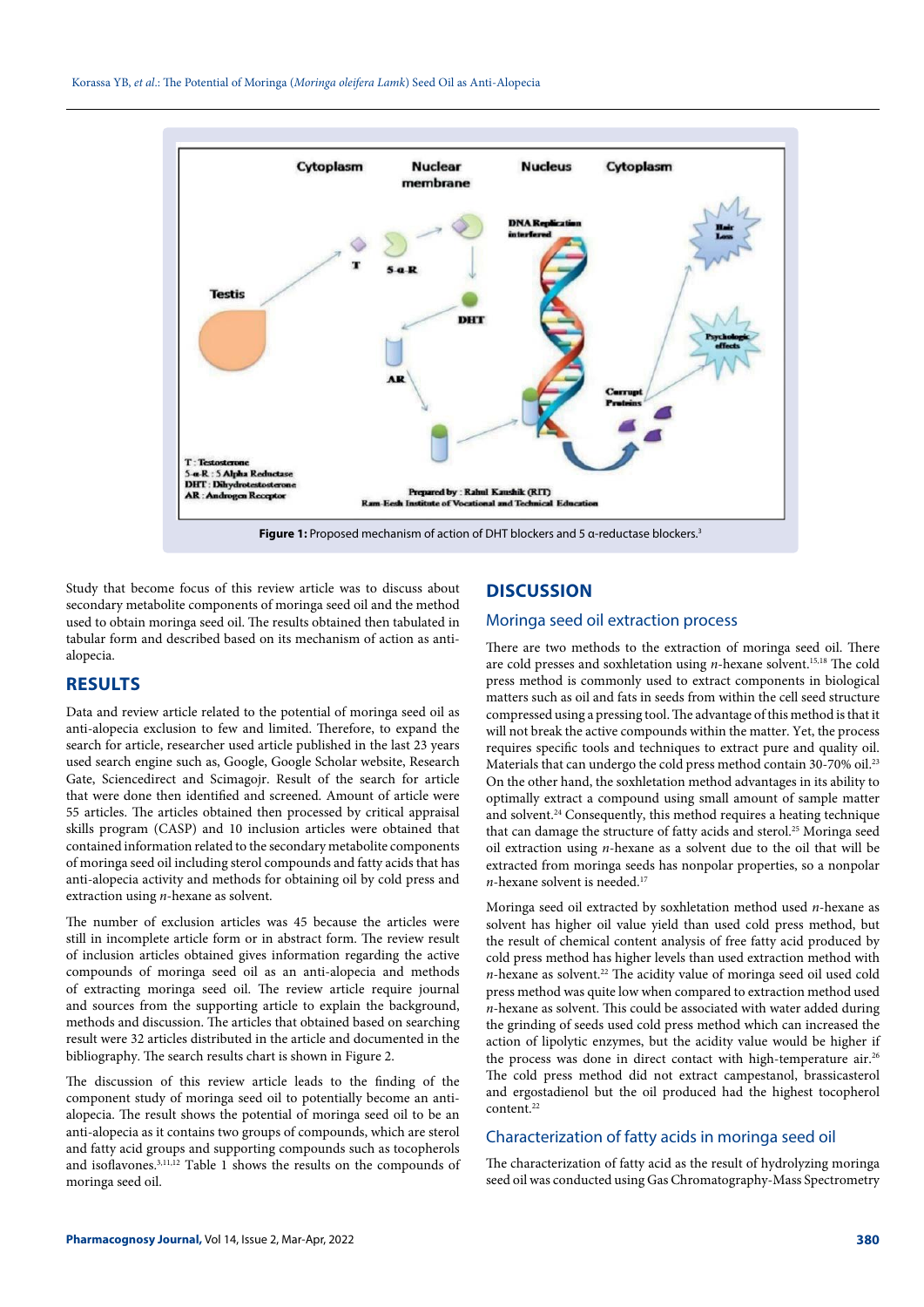

Figure 2: Articles search chart.

#### **Table 1. Study results on the active compound of moringa seed oil**

|                | No Compounds found in moringa seed oil                                                                                                                                                                                                                               | <b>Oil extraction method</b>                                                             | <b>Reference</b> |
|----------------|----------------------------------------------------------------------------------------------------------------------------------------------------------------------------------------------------------------------------------------------------------------------|------------------------------------------------------------------------------------------|------------------|
|                | Palmitoleic, margaric, stearic, oleic, linoleic, linolenic, arachidic, gadoleic, behenic, erucic, lignoceric, cerotic<br>acids                                                                                                                                       | Extraction using n-hexane<br>solvent                                                     | 13               |
| 2              | Oleic, palmitoleic, stearic, behenic, and arachidic acids                                                                                                                                                                                                            | Extraction using n-hexane                                                                | 14               |
| 3              | Myristic, palmitic, palmitoleic, stearic, oleic, linoleic, linolenic, arachidic, gadoleic, behenic acids                                                                                                                                                             | Cold press                                                                               | 15               |
| 4              | Methyl-oleate                                                                                                                                                                                                                                                        | Methanolysis of moringa seed oil 16                                                      |                  |
| 5              | Lauric, palmitoleic, palmitic, oleic, stearic, arachidic, eicocenic, behenic, lignoceric acids, and methyl-oleate                                                                                                                                                    | Soxhletation using n-hexane solvent 17                                                   |                  |
| 6              | 24-methylenecholesterol, campesterol, campestanol, stigmasterol, ergostadienol, clerosterol, stigmastanol,<br>$\beta$ -sitosterol, avenasterol, 28-isoavenasterol, and tocopherol                                                                                    | Soxhletation using n-hexane<br>solvent                                                   | 18               |
| $\overline{7}$ | 24-methylenecholesterol, campesterol, campestanol, stigmasterol, ergostadienol, clerosterol, stigmastanol,<br>$\beta$ -sitosterol, avenasterol, 28-isoavenasterol, and tocopherol                                                                                    | Soxhletation using n-hexane<br>solvent                                                   | 19               |
| 8              | a-tocopherol, y-tocopherol, e-tocopherol, brassicasterol, ergostadienol, methylene cholesterol, campasterol,<br>campestanol, stigmasterol, ergostadienol, clerosterol, β-sitosterol, stigmastanol, avenasterol, stigmastadienol,<br>isoavenasterol, and stigmastenol | Soxhletation using n-hexane,<br>petroleum ether, and chloroform: 20<br>methanol solvents |                  |
| $\overline{9}$ | Brassicasterol, ergostadienol, methylene cholesterol, campasterol, campestanol, stigmasterol, ergostadienol,<br>clerosterol, β- sitosterol, stigmastanol, avenasterol, stigmastadienol, isoavenasterol, stigmastenol, and tocopherol                                 | Cold press                                                                               | 21               |
| 10             | Brassicasterol, ergostadienol, methylene cholesterol, campasterol, campestanol, stigmasterol, ergostadienol,<br>clerosterol, β-sitosterol, stigmastanol, avenasterol, stigmastadienol, isoavenasterol, stigmastenol, and tocopherol                                  | Cold press                                                                               | 22               |

(GC-MS). The initial procedure of deciding the characterization of moringa seed oil's fatty acids started by the preparation of the sample, the soxhletation of moringa seed oil using *n*-hexane solvent or through the pressing method to get pure oil, determination of free fatty acid levels, saponified number determination, hydrolyzation of moringa seed oil, esterification of free fatty acid resulted from the hydrolysis, and the identification of fatty acids using GC-MS.17

The acid number is milligrams of potassium hydroxide (KOH) needed to neutralize free fatty acids in one gram of oil, while the free fatty acid (FFA) level is the content of free fatty acids contained in oil wich a molecular weight of the fatty acids considered to be equal to predominant fatty acid and expressed in percent.<sup>17</sup>

Determination of the saponification number of moringa seed oil using titrimetric method by titrating the sample solution and the blank solution until the saponification number is known. When doing a test of saponification number, moringa seed oil is reacted with excess KOH. In determining the amount of saponification, fatty acids and free fatty acids from moringa seed oil are reacted with KOH in alcohol to form soap. The amount of KOH required in the saponification process depends on the number of triglyceride molecules contained from moringa seed oil which is composed of short carbon chain fatty acids that have a relatively small molecular weight so that it has a large saponification number and oils with large molecular weights have a small saponification number.<sup>27</sup>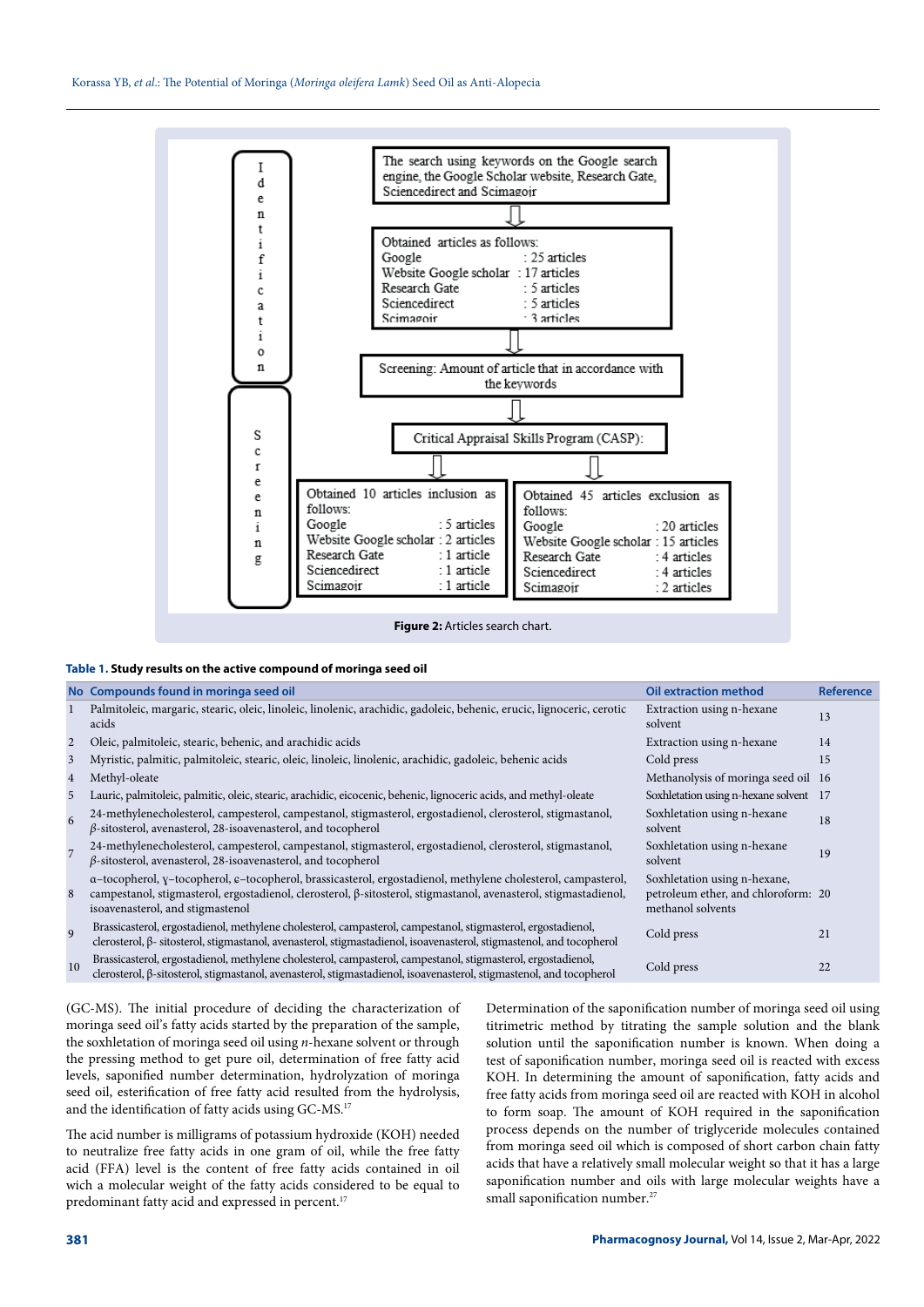Moringa seed oil hydrolysis occurs in under alkaline conditions because water cannot completely hydrolyze moringa seed oil, so a strong alkaline solution such as KOH is used. The reaction that occurs between moringa seed oil and base is a saponification reaction. The saponification reaction of the oil yield a product in the form of soap or fatty acid salts. If the fatty acid salt product is added with water and acid catalyst in the form of sulfuric acid  $(\mathrm{H}_{2}SO_{4})$  it will form free fatty acids.<sup>17</sup>

The formation of free fatty acids into ester compounds is called esterification which is done by reacting fatty acids with alcohols. Free fatty acids from moringa seed oil obtained from the hydrolysis process are added with methanol and sulfuric acid as a catalyst to form methyl ester compounds. The esterification process is done to analyze fatty acid levels using GC-MS because the requirements for the compounds needed for analysis purposes must be volatile while the fatty acids obtained from hydrolysis are non-volatile. One of the esterification products from the volatile fatty acids of moringa seed oil is methyl ester.17 Moringa seed oil analysis using the GC-SM method from hydrolyzed fatty acids (methyl ester compounds) showed the presence of 10 peaks on the chromatography which can be seen in the Figure 3.

Based on Figure 3, there are 6 peaks identified as fatty acid compounds, starting from the fourth peak to the tenth peak. The fourth peak with a retention time of 27,285 has an area of 1.07% which is suspected to be lauric acid because it has a mass spectra that corresponds to the mass spectra of acid which corresponds to the mass spectra of dodecanoic acid (methyl laurate) from WILEY229.LIB with entry number 79499 and entry number from the fifth to the tenth peak in a row are: 123056; 124633; 142893;144208;134626;161700. Fatty acid analysis using KG-SM can be seen in table 2.

Table 2 showed that fatty acid content of moringa seed oil includes lauric acid, palmitoleic acid, palmitic acid, oleic acid, stearic acid and

**Table 2: Fatty acid analysis using GC-MS.**

arachidic acid. The highest fatty acid content of moringa seed oil was oleic acid or 9-octadecanoic acid with a percent area value of 38.08%.17

Fatty acids contained within the moringa seed oil are the components of triglycerides. To examine fatty acids and their compositions, triacylglycerol or triglycerides fats in oil can be changed into methyl ester fatty acid using the derivatization method.<sup>28</sup> This method is a chemical process that changes a compound into another compound if it inherits appropriate characteristics to do analysis using gas chromatography.29 Fatty acid structure is shown in Figure 4.

### Identification and determination of sterols in moringa seed oil

The steroid is an organic compound with three rings of carbon-6 atoms as well as one ring of carbon-5 atom which structures can be defined based on alkyl groups on carbon atoms numbered 10, 13, and 17 that is estran, androstane, pregnant, nor pregnant, colestan, stigmastan, ergostan, colane, and spirostan groups. Commonly, steroid dissolves in an organic, non-polar solvent like petroleum ether.<sup>31</sup>

Sterol compounds are lipid that cannot be saponified and found in higher plant species known as phytosterol, and grouped in the form of triterpenes with the cyclopentane perhydrophenanthrene ring form. Phytosterol compounds are bound to simple glucosides or in free form.32 Phytosterol groups structure is shown in Figure 5.

Identification and determination of sterol compounds in moringa seed oil could be done used Gas Liquid Chromatography (GLC) based on the method described in Official Journal of the European Community (L248). Sterol analysis was performed on a Hewlett-Packard 5890 gas chromatograph equipped with DB-5 FSOT capillary column (30 m x 0.25 mm x 0.25  $\mu$ m). The carrier gas pressure (H<sub>2</sub>) was 75 kPa at FID 300

| <b>Peak</b>    | tR (Minute) | Area $(\% )$ | <b>MW/ Molecular Formula</b>                 | <b>Compound Name</b>                   |
|----------------|-------------|--------------|----------------------------------------------|----------------------------------------|
| 1              | 23.15       | 15.85        | $204/C_{15}H_{24}$                           | Beta-patchoulen                        |
| 2              | 25.369      | 5.27         | $204/C_{15}H_{24}$                           | Naphthalene                            |
| 3              | 26.097      | 9.93         | $204/C_{15}H_{24}$                           | 1.2.4-Methenoazulen                    |
| $\overline{4}$ | 27.285      | 1.07         | $214/C_{12}H_{22}O_{2}$                      | Dodecanoic acid/methyl lauric          |
| 5              | 36.078      | 1.79         | 268/C, H, O,                                 | 9-hexadecanoic acid/methyl palmitoleic |
| 6              | 36.506      | 8.52         | $270/C_{1,7}H_{2,0}$                         | Methyl hexadecanoate/methyl palmitate  |
| 7              | 40.026      | 38.08        | $296/C_{10}H_{26}O_{2}$                      | 9-octadecanoic acid / methyl oleic     |
| 8              | 40.495      | 1.84         | $298/C_{10}H_{38}O_2$                        | Octadecanoic acid/methyl stearate      |
| 9              | 42.799      | 16.13        | $284/C_{10}H_{26}O_{2}$                      | Octadecanoic acid/stearic acid         |
| 10             | 44.147      | 1.51         | $326/C_{2}$ , H <sub>42</sub> O <sub>2</sub> | Eicosanoic acid/methyl arachidic       |
|                |             |              |                                              |                                        |

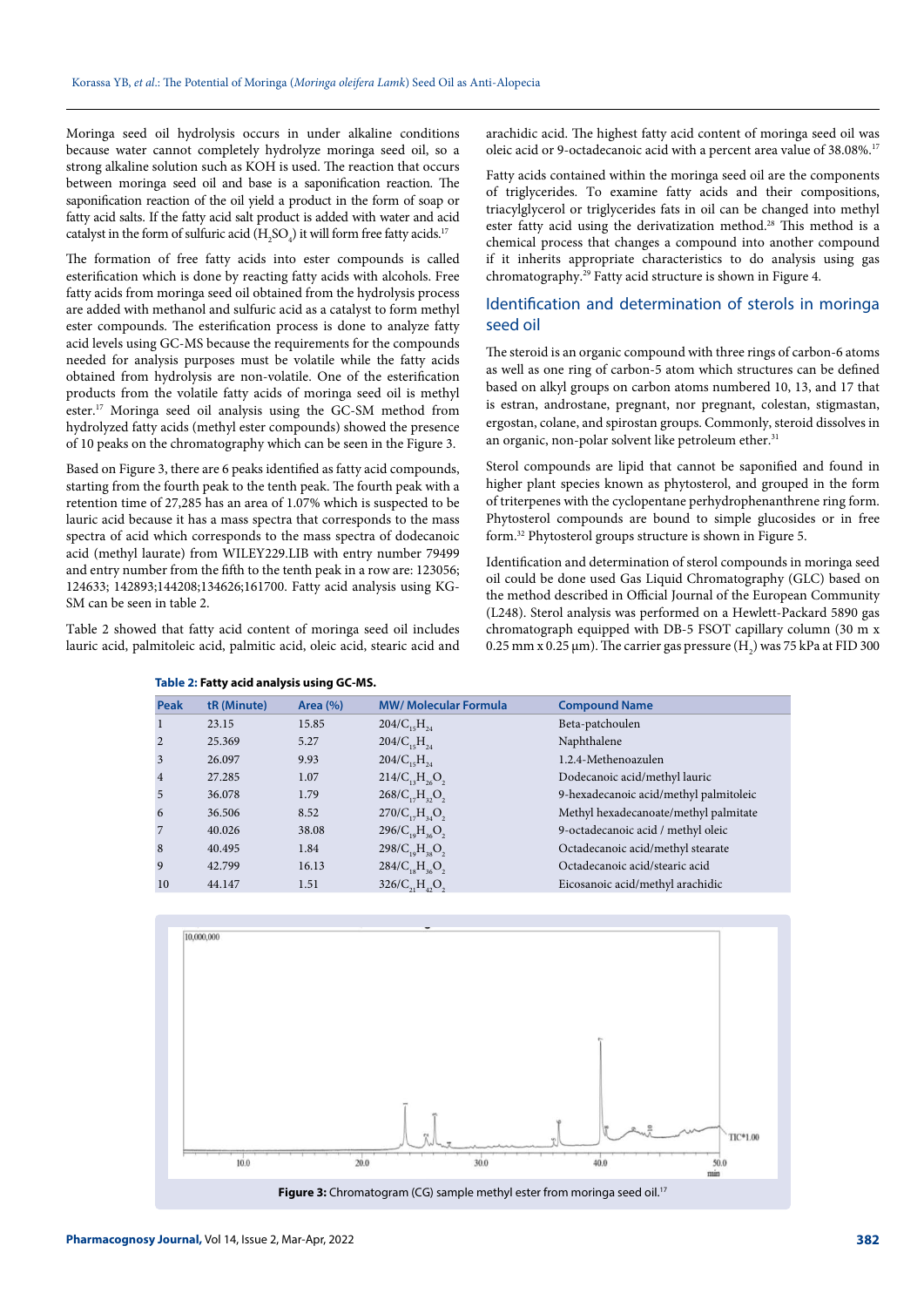

**Figure 4:** Fatty acid structure (a) stearic acid (b) oleic acid (c) linolenic acid.<sup>30</sup>



**Table 3: Compared the result of the identification of sterol compounds in moringa seed oil used the cold press method and extraction with** *n***-hexane as solvent.**

| <b>Determination sterols by GLC</b> | GLC%              |                                 |  |
|-------------------------------------|-------------------|---------------------------------|--|
|                                     | <b>Cold Press</b> | <b>Extraction with n-hexane</b> |  |
| cholesterol                         | 0.13(0.020)       | 0.13(0.019)                     |  |
| brassicasterol                      | Not detected      | 0.06(0.010)                     |  |
| 24-methylenecholesterol             | 0.85(0.160)       | 0.88(0.116)                     |  |
| campesterol                         | 14.03 (0.931)     | 15.13 (0.996)                   |  |
| campestanol                         | Not detected      | 0.35(0.069)                     |  |
| stigmasterol                        | 17.27(1.225)      | 16.87(1.01)                     |  |
| ergostadienol                       | Not detected      | 0.39(0.071)                     |  |
| clerosterol                         | 0.95(0.230)       | 2.52(0.916)                     |  |
| $\beta$ -sitosterol                 | 49.19 ((3.896)    | 50.07 (3.998)                   |  |
| stigmastanol                        | 1.05(0.411)       | 0.86(0.196)                     |  |
| $\Delta$ 5-avenasterol              | 12.79(1.614)      | 8.84 (1.198)                    |  |
| 28-isoavenasterol                   | 1.01(0.421)       | 1.40(0.312)                     |  |
| $\Delta$ 7,14-stigmastanol          | 0.83(0.223)       | 0.44(0.102)                     |  |
| $\Delta$ 7-avenasterol              | 0.94(0.095)       | 1.11(0.089)                     |  |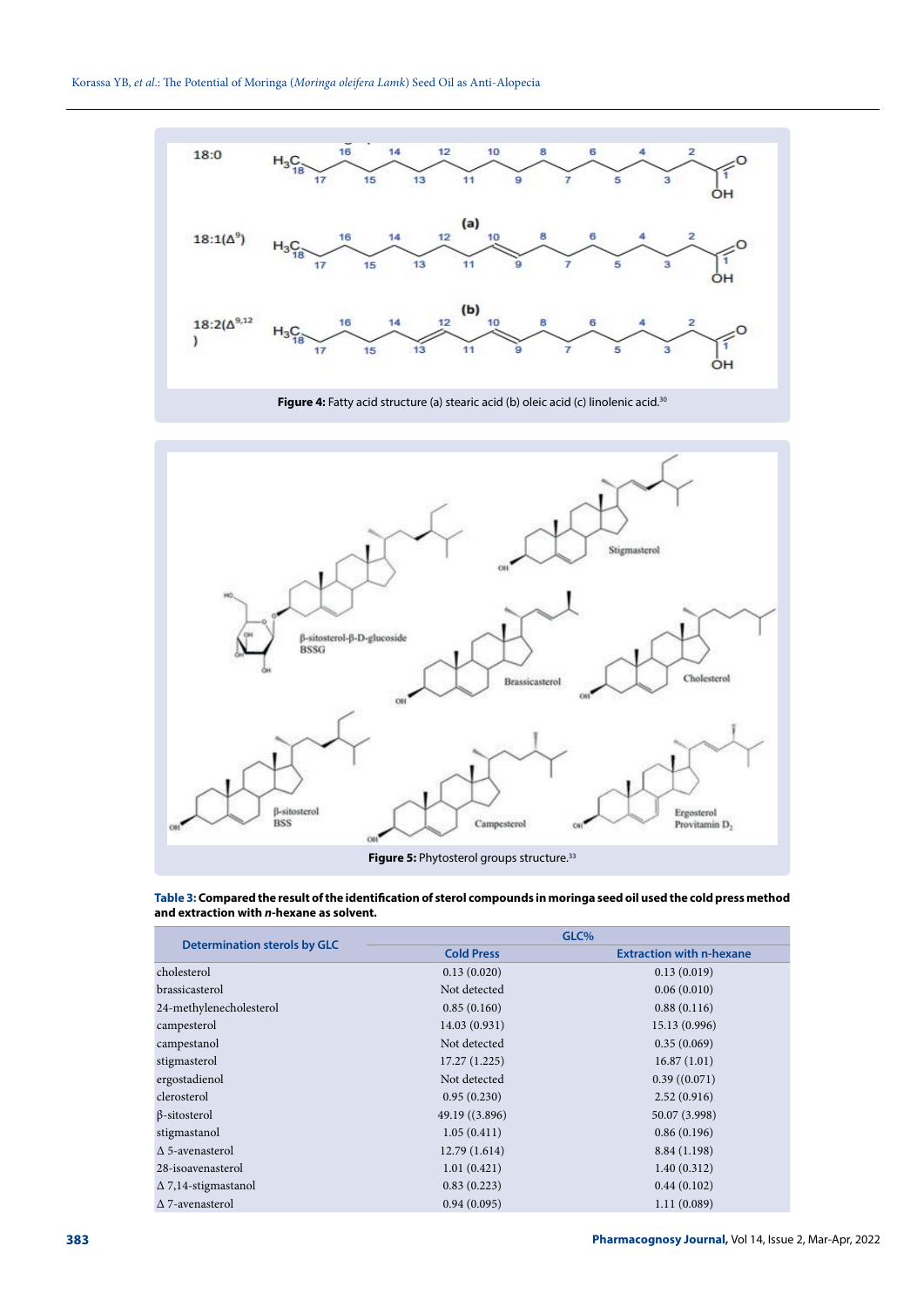

°C and injector 280 °C. The column temperature was maintained at 260 °C for 40 minutes. The internal standard used in the test was R-cholestanol.<sup>22</sup>

Moringa seed oil sterol compounds were identified and measured by comparing the retention time at the peak area of known and unknown components with standard sterol compounds. The sample used was moringa seed oil from cold press and extraction with *n*-hexane solvent using soxhletation method.22 The table compared of the identification of sterol compounds in moringa seed oil used the cold press method and extraction with *n*-hexane as solvent can be seen in table 3.

The sterol fraction of moringa seed oil resulted mainly from campesterol, stigmasterol, β-sitosterol and Δ5-avenasterol compounds. The β-sitosterol compound from the determination result showed the most dominant amount using the cold press method or extraction with *n*-hexane solvent, besides that there were also other steroid compounds such as cholesterol, brassicasterol, Δ7-avenasterol, 24-methylenecholesterol, campestanol, ergostadienol, clerosterol, stigmastanol, 28-isoavenasterol and Δ7,14-stigmastanol. Table 3 also showed that the cold press method did not extract campestanol, brassicasterol and ergostadienol compounds while *n*-hexane solvent extraction method could extract all components of the sterol compounds mentioned in the table.<sup>22</sup>

### Mechanism of action of moringa seed oil compounds as an anti-alopecia

The potential of moringa seed oil to be an anti-alopecia exists due to the phytosterol compound contained, that is β-sitosterol. The mechanism in which this compound plays a role as an anti-alopecia happens through the blocking of 5 α-reductase enzymes, which then prevents the formation of dihydrotestosterone (DHT) the cause of hair loss. This compound blocks the binding of dihydrotestosterone (DHT) in the androgen receptor located in the hair follicle and leads to the stimulation of hair growth on the scalp.<sup>9</sup> In addition, β-sitosterol has been shown to act as an inhibitor of 5α-reductase activity by showing significant hair growth capacity, however, so far there have been no reports and studies

that support the activity of β-sitosterol compounds from Moringa seed oil and its specific components as antialopecia. Therefore, research that focuses on investigating the regenerative effects of hair and the main components of moringa seed oil as an antialopecia is needed.9 The compound of phytosterol with 0.01% to 0.25% concentration has proven to have the effects of anti-alopecia.<sup>34</sup> Not only that, but moringa seed oil also contains peptide oil compounds that function as microcirculation on the scalp as well as tocopherol or tonic for hair.3,35,36

Beside phytosterols, moringa seed oil also contains isoflavones, where these compounds belong to the class of phytoestrogen known as flavonoid. Phytoestrogens are basically a group of compounds from plants that have the ability to act like the hormone estrogen. In all existing isoflavone groups, genistein and daidzein types carry the most estrogenic function although its fewer in amount and further studies are needed regarding the components of these compounds in moringa seed oil. After converted, daidzein then will be metabolized in the intestine to form equol. Equol is compound that act as anti-androgens, but the mechanism is very specific and still needs to be investigated further regarding to the specific mechanism because this compound is known to not actually bind to the androgen receptor (AR) but binds to dihydrotestosterone (DHT) instead with high affinity. This shows that the biological activity and physiological processes of dihydrotestosterone (DHT) can be modified by changing its shape from a DHT receptor complex to a nuclear receptor according to adaptation or transformation treatment.<sup>37</sup>

Another study showed that the steroid content in moringa seed oil has estrogen-like activity and can reduce testosterone levels.<sup>38</sup> Estrogen can modify the occurrence of androgen metabolism in different hair follicle subunits, so that 5-α dihydrotestosterone levels can be reduced, besides that it can also affect growth factors and cytokine transcription which is an important hormone in the process of normal hair growth.<sup>39</sup>

The potential of moringa seed oil to be an anti-alopecia is also supported by the discovery of an oleate acid compound that can deescalate hair loss rate and accelerate hair growth. Moringa seed oil contains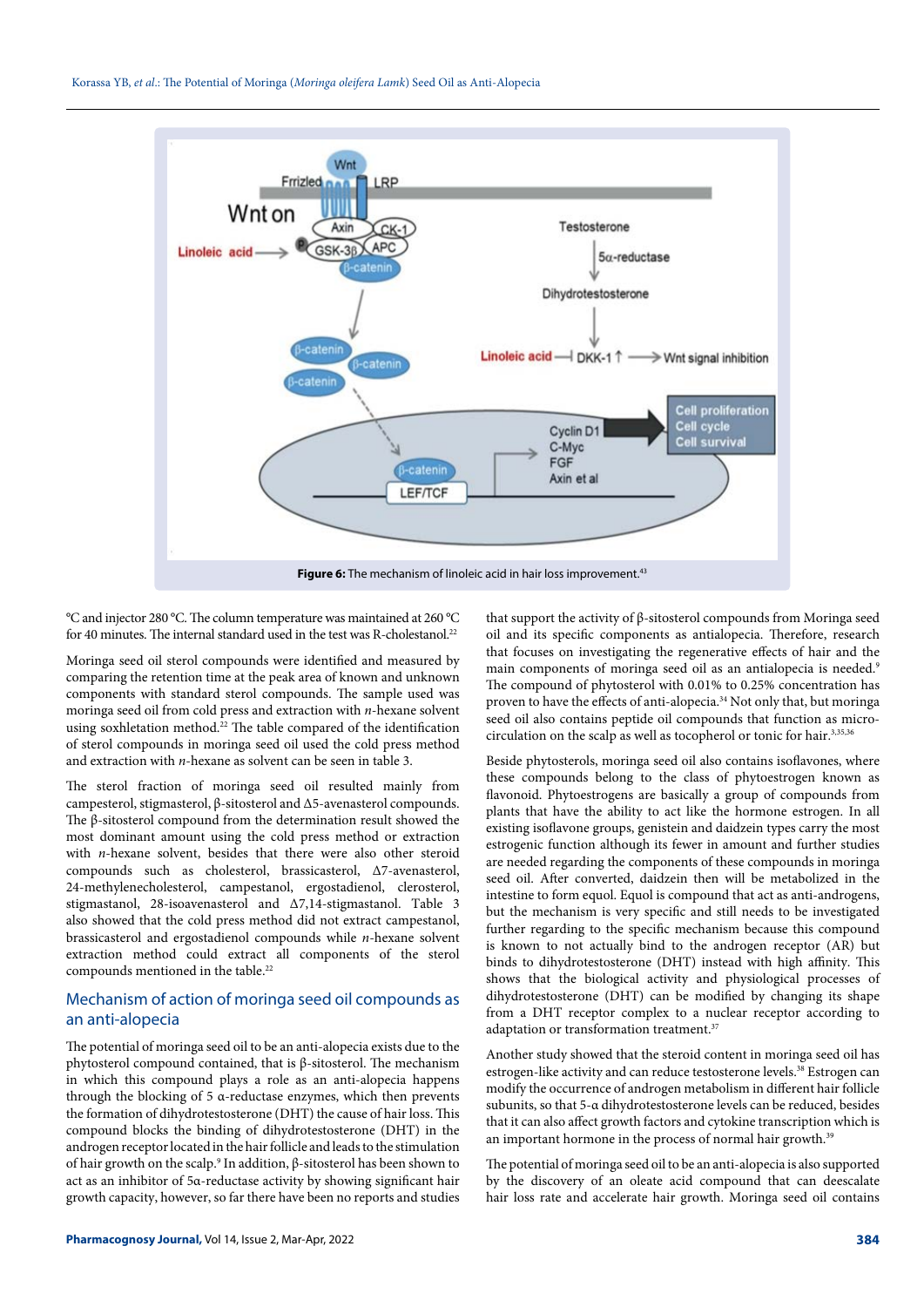a high oleate acid compound (68-76%).14 Oleate acid falls into the monounsaturated fatty acids group, which is a solid antioxidant.40 Fatty acids have the efficacies to stimulate hair growth, provide nutrition for hair, slow down hair loss, accelerate hair growth, protect hair, also act as hair care and tonic.<sup>3,41</sup>

Moringa seed oil has a linoleic acid component which can significantly increase the proliferation of dermal papilla cells which contribute to the regeneration of hair growth. In addition, linoleic acid can induce β-catenin signal activation, where in the β-catenin signaling pathway, there is no external signal that causes phosphorylation of β-catenin by glycogen synthase kinase 3 (GSK-3) which is a serine/threonine protein kinase to mediate the addition of phosphate molecules to the serine/ threonine amino acid residue, so that β-catenin becomes dispersed and degraded. When the β-catenin ligand binds to its receptor, the activity of GSK-3 is suppressed so that it will inhibit the degradation of β-catenin. Furthermore, β-catenin moves into the nucleus which will eventually induce hair cell proliferation.<sup>42,43</sup> The mechanism of action of linoleic acid as an anti-alopecia can be seen in Figure 6.

Another mechanism of hair loss is due to hormonal imbalance. When dihydrotestosterone, which is converted from testosterone by the enzyme 5α-reductase and produced in excess. When dihydrotestosterone binds to derma papilla cells, the expression of dickkopf-related protein (DKK-1), will induce apoptosis, which causes hair matrix cell death which gives a specific picture of hair loss. An important aspect of dihydrotestosterone-induced hair loss is reduced cell proliferation through inhibition of β-catenin signaling. Linoleic acid will activate β-catenin signaling effectively by inhibiting the expression of DKK-1 by dihydrotestosterone.<sup>43,44</sup>

Linoleic acid has also been reported to have anti-alopecia activity starting from the anagen phase by showing the potential for hair growth through inducing growth factors such as vascular endothelial growth factor (VEGF), insulin like growth factor-1 (IGF-1), and keratinocyte growth factor (KGF), as well as through suppression of transforming growth factor -β (TGF-β).<sup>45</sup>

Other components of moringa seed oil as anti-alopecia are tocopherols and lauric acid. The content of tocopherol compounds in moringa seed oil acts as anti-oxidant that helps effective circulation in the scalp due to increased oxygen uptake in the blood, thus playing an important role in promoting hair growth and preventing hair loss. Moringa seed oil contains lauric acid with high affinity and low molecular weight so that it can penetrate the hair cavity and stimulate hair growth. Lauric acid is a good nutrient and can penetrate the hair cavity easily and give the effect of hair growth.3,41

### **CONCLUSION**

The content of phytosterol compounds and fatty acids in moringa seed oil has potential as an anti-alopecia. The mechanism of action of the compound as an anti-alopecia occurs through inhibition of the 5 α-reductase enzyme by preventing the formation of dihydrotestosterone (DHT) to bind to androgen receptors in hair follicles, so that can prevent hair loss. Other components such as tocopherols can act as antioxidants to protect the scalp and help effective circulation in the scalp to provide nutrients for the hair.

### **REFERENCES**

- Triarini D, Hendriani R. Review Artikel: Tanaman Herbal dengan Aktivitas perangsangpertumbuhan rambut. Farmaka Suplemen. 2017;(1):15.
- 2. Prager N, Bickett K, French N, Morcovici G. A randomized, doubleblind, placebo-controlled trial to determine the effectiveness of botanically derived inhibitors of 5-α-reductase in the treatment of androgenetic alopecia. Journal of Alternative and Complementari Medicine. 2002;8(2):143-152.
- 3. Kaushik R, Gupta D, Yadaf R. Article review: Alopecia: Remedies. 2011;2(7):1631-1637.
- 4. Kumar N, Rungseevijitprapa W, Narkkhong NA, Suttajit M, Chaiyasut C. 5 alpha-reductase inhibition andhair growth promotion of some Thai plants traditionally used for hair treatment. Journal of Etnopharmacology. 2011;71(96):1-7.
- 5. Mulinari B, Fabiane B, Wilma F. Hairloss: Diagnosis and management. Cleveland Clinic Journal of Medicine. 2003;70(8).
- 6. Dzakwan M, Priyanto W, Ekowati D. Nano enkapsulasi Minyak Biji Kelor. Jurnal Ilmiah Farmasi Farmasyifa. 2019;2(2):84-92.
- 7. Muhammud A, Amin ARM, Bakar RA, Jaafar R. The effectiveness of coconut oil mixed with herbs to promote hair growth. International Journal of Ethics in Engineering & Management Education. 2014;1.
- 8. Fahey JW. *Moringa oleifera*: a review of the medical evidence for its nutritional, therapeutik, and prophylactic properties. 2005;1.
- 9. Cabeza M, Bratoeff E, Heuze I, Ramirez E, Sanchez M, Flores E. Effect of β-sitosterol as Inhibitor of 5α-reductase in Hamster Prostate. Proc West Pharmacol Soc. 2003;46:153-155.
- 10. Notoatmodjo S. Metodologi Penelitian Kesehatan, Edisi Revisi. Rineka Cipta. 2002;35:125.
- Leone A, Spada A, Bettezzati A, Schiraldi A, Aristil J, Bertoli S. *Moringan Oleifera* seed and oil: Characteristics and uses for Human Health. International Journal of Molecular Sciences. 2016;17:2141
- Putri SH, Nuranjani F, Ardiansh I. Study of Preparation in antioxidants analysis from Kelor Seeds (*Moringa oleifera* L) Tofu Coagulation. JIITA. 2017;1(2):73-78.
- Ayerza R. Seed yield components, oil content, and fatty acid composition of two cultivars of moringa (*Moringa oleifera Lam*.) growing in the Arid Chaco of Argentina. Ind Crops Prod. 2011;33:389- 394.
- 14. Manzoor M, Anwar F, Iqbal T, Bhanger MI. Physico-chemical characterization of *Moringa concanensis* seeds and seed oil. J Am Oil Chem Soc. 2007;84:413-419.
- 15. Ogunsina BS, Indira TN, Bhatnagara AS, Radha C, Debnath S, Gopala KAG. Quality characteristics and stability of *Moringa oleifera* seed oil of Indian origin. J Food Sci Technol. 2014;51(3):503-510.
- 16. Riskah F, Ridhay A, Mappiratu, Rahim EA. Produksi metil oleat melalui reaksi metanolisis minyak biji kelor (*Moringa oleifera Lam*). Kovale: Chemistry Research Journal. 2019;5(1):1-8.
- 17. Salami YK, Ischak NI, Ibrahim Y. Karakterisasi asam lemak hasil hidrolisis pada minyak biji kelor (*Moringa oleifera Lam*.) dengan metode Kromatografi Gas- Spektroskopi Massa. Jamb J Chem 2019;1(1):6-14.
- 18. Anwar F, Bhanger MI. Analytical Characterization of *Moringa oleifera* Seed Oil Grown in Temperate Regions of Pakistan. J Agric Food Chem. 2003;51:6558-6563.
- 19. Anwar F, Latif S, Ashraf M, Gilani AH. *Moringa oleifera*: A Food Plant with Multiple Medicinal Uses. Phytotherapy Research. 2007;21:17- 25.
- 20. Rahman IMM, Barua S, Nazimuddin M, Begum ZA, Rahman MA, Hasegawa H. Physicochemical properties of *Moringa oleifera* Lam. Seed oil of the indigenous cultivar of bangladesh. J Food Lipids. 2009;16:540-553.
- 21. Tsaknis J, Lalas S, Gergis V, Spiliotis V. a Total characterisation of *Moringa oleifera* malawi seed oil. La Rivista Italiana Delle Sostanze Grasse. 1998;75.
- 22. Tsaknis J, Lalas S, Gergis V, Dourtoglou V, Spiliotis V. Characterization of *Moringa oleifera* variety mbololo seed oil of Kenya. J Agric Food Chem. 1999;47(11):4495-4499.
- 23. Fellows PJ. Food Processing Technology Principle and Practice. Woodhead Publishing Limited. 2000;2:143-144.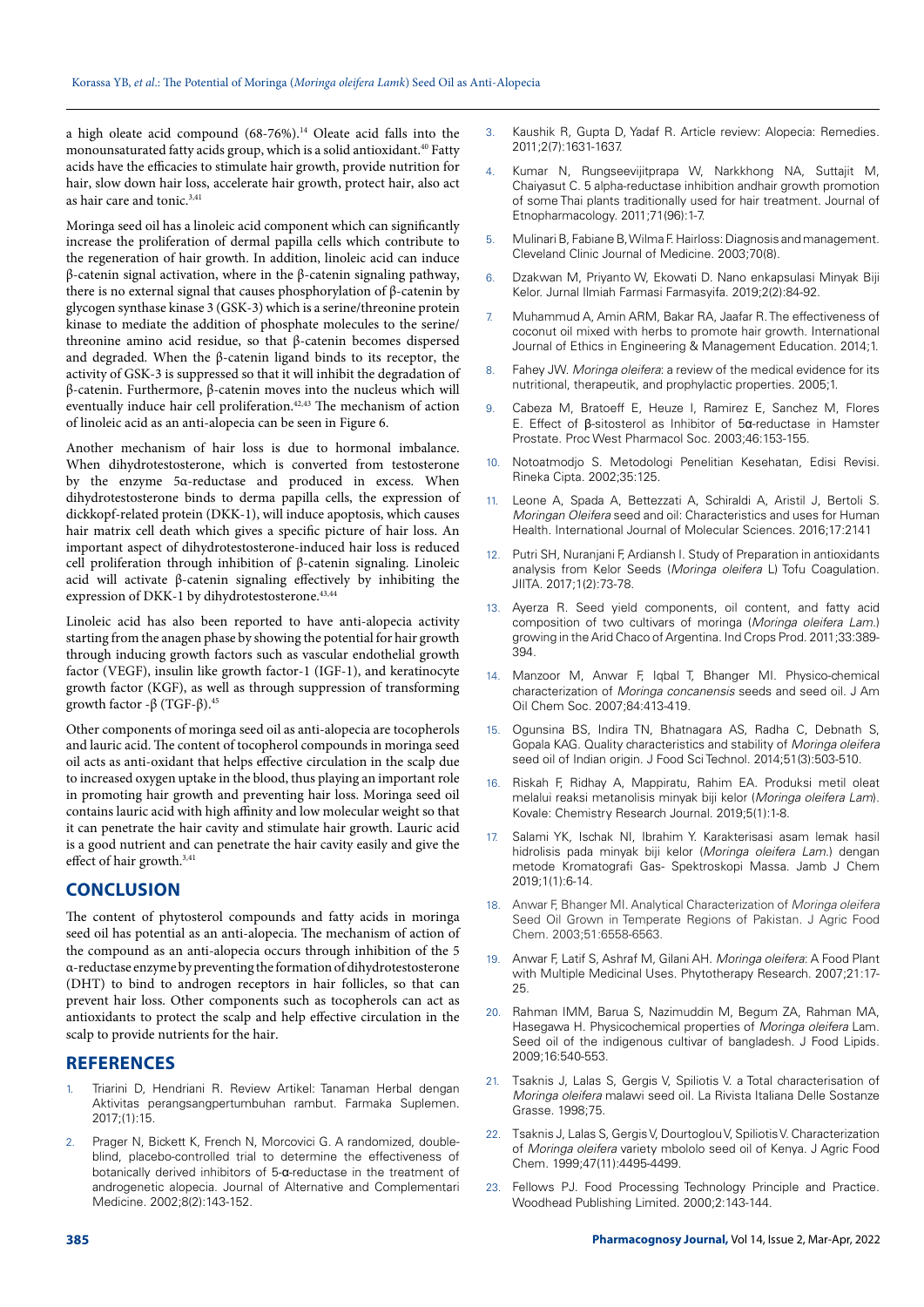- 24. Ali MA, Tahseen AH, Imad AH. Extrcation of Date Palm Seed Oil (*Phoenix Dactylifera*) By Soxhlet Apparatus. International Journal of Advance in Engineering & Technology. 2015;8(3):261-27.
- 25. Hermanto S, Muawana A, Wardhani P. Analisis tingkat kerusakan lemak dan lemak hewani akibat proses pemanasan. Valence Chemistry Journal. 2010;1(6).
- 26. Sengupta A, Gupta MP. Studies on seed fat composition of *Moringaceae* family. Fette Seifen Anstrichm. 1970;72:6-10.
- 27. Hariani PL, Riyanti F, Riska M. Pengaruh Variasi Temperatur Dan Konsentrasi Minyak Terhadap Rendemen Dan Karakteristik Biodiesel Dari Minyak Biji Kemiri (Aleurites Moluccana). Prosiding Semirata FMIPA Universitas Lampung. 2013.
- 28. Ackman RG. Fatty acid composition in fish oil. Bandung Academic Press. 1982.
- 29. Gandjar IG, Rohman A. Kimia farmasi analisis. Yogyakarta Pustaka Pelajar. 2007.
- 30. Zappi M, Hernandez R, Spark DL, Horne J. A Review of the Engineering Aspects of the Biodiesel Industry, MSU Environmental Technology Research and Applications Laboratory Dave C. Swalm School of Chemical Engineering Mississippi State University, Mississippi. 2003;13.
- 31. Fieser LF, Fieser M. Steroids. Reinhold Publishing Corporation. 1959.
- 32. Nariya PB, Shukla VJ, Acharya RN, Nariya MB, Bhatt PV, Tada R. Isolation and Characterization of Phytosterol from Cordia macleodii Bark Chromatographic and Spectroscopic method. Asian Journal of Pharmaceutical and Clinical Research. 2014;7(5).
- 33. Decloedt AI, Landschoot AV, Watson H, Vanderputten D, Vanhaecke L. Plant Based Beverages as Good Sources of Free and Glycosidic Plant Sterols. Nutrients. 2018;10-21.
- 34. Goodman DS. Topical Preparation for the treatment of hair loss. United States Patent. 2002;1-8.
- 35. Roy RK, Thakur M, Dixit VK. Hair growth promoting activity of Eclipta alba in male albino rats. Archieves of Dermatological Research. 2008;300(7):357-64.
- 36. Thorat RM, Jadhav VM, Kadam VJ. Development and evaluation of polyherbal formulations for hair growth promoting activity. International Journal of PharmTech Research. 2009;1(4):1251-1254.
- 37. Lund TD, Munson DJ, Haldy ME, Setchell KD, Lephart ED, Handa RJ. Equol is a Novel Anti-Androgen That Inhibits Prostate Growth and Hormone Feedback. Biology of Reproduction. 2004;70(4):1188-1195.
- 38. Grant P, Shamin R. An Update on Plant Derived Anti-Androgens. International journal of Endocrinology Metabolism. 2012;10(2):497-502.
- 39. Ohnemus U, Uenalan M. The Hair Follicle as an Estrogen Target and Source, The Endrocrine Society. 2006;27(6):677-706.
- 40. Sari DK, Wibowo A. Perawatan Herbal pada rambut Rontok. Majority. 2016;5(5):129.
- 41. Marks LS, Hess DL, Dorey FJ, Luz MM, Cruz SPB, Tyler VE. Tissue effects of saw palmetto and finasteride: use of biopsy cores for in situ quantification of prostatic androgen. 2001;57(5):999-1005.
- 42. Mohammed MK, Shao C, Wang J, Wei Q, Wang X, Collier Z, *et al*. β-catenin signaling plays an ever-expanding role in stem cell selfrenewal, tumorigenesis, and cancer chemoresistance. Genes Dis. 2016;3:1-40.
- 43. Ryu HS, Jeong JY, Lee CM, Lee KS, Lee JN, Park SM, *et al*. Activation of Hair Cell Growth Factors Bay Linoleic Acid Ni Malva verticillata Seed. Molecules. 2021;26:2117.
- 44. Kwack MH, Sung YK, Chung EJ, Im SU, Ahn JS, Kim MK, *et al*. Dihydrotestosterone-inducible dickkopf 1 from balding dermal papilla cells causes apoptosis in follicular keratinocytes. J Invest Dermatol. 2008;128:262-269.
- 45. Truong VL, Bak MJ, Lee C, Jun M, Jeong WS. Hair Regenerative Mechanisms of Red Ginseng Oil Ana Its Mayor Components in The Testosteron-Induced Delay of Anagen Entry Ni C57BL/6 Mice. Molecules. 2017;22(9):1505.
- 46. Kosma DK, Molina I, Rowland O. GC-MS-Based Analysis of Chloroform Extracted Suberin-Associated Root Waxes from *Arabidopsis* and Other Plant Species. Bio-protocol. 2015;5(24):1679.



# **GRAPHICAL ABSTRACT**